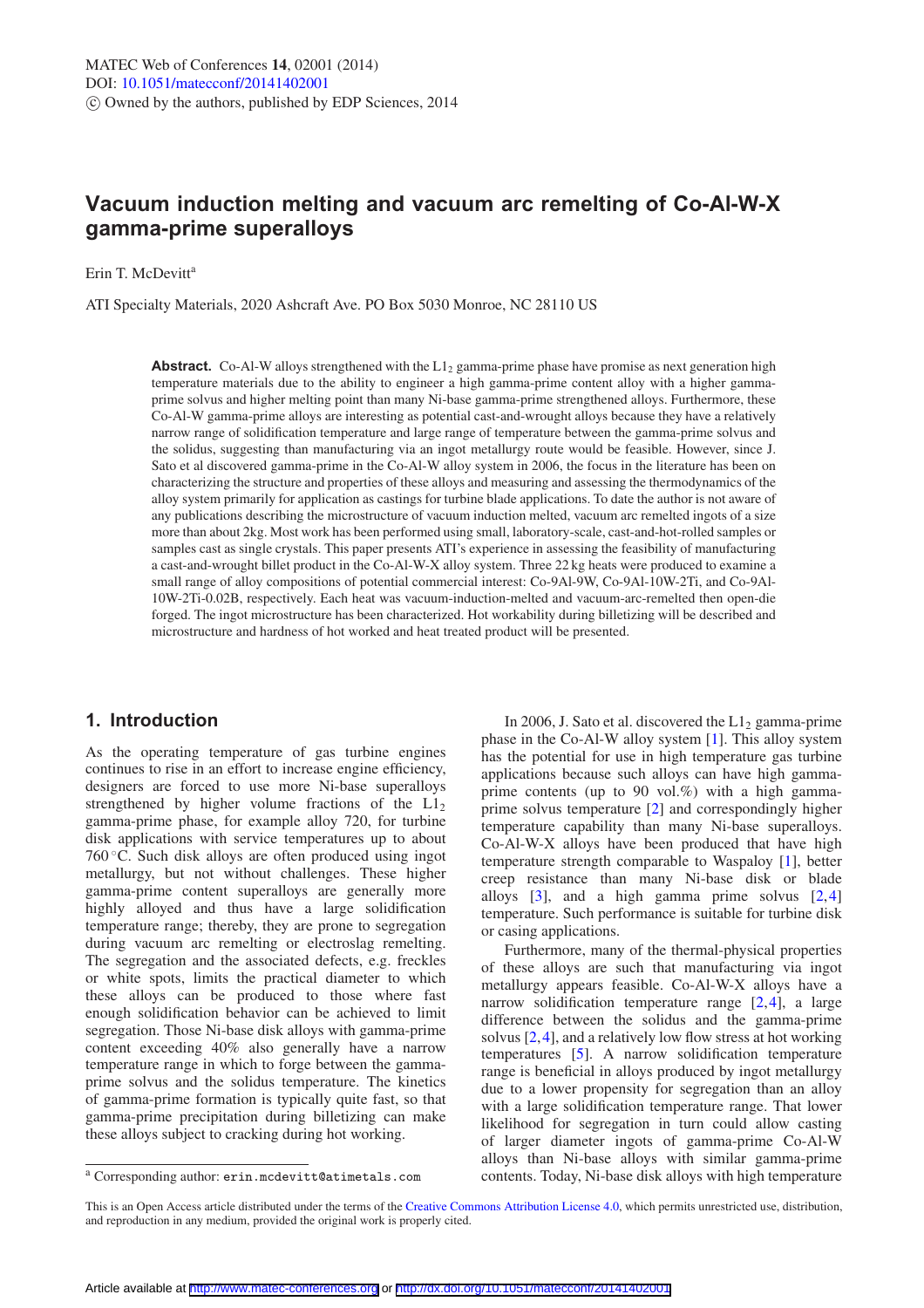capability are moving to powder manufacturing because segregation makes it difficult for ingot metallurgy to produce an ingot and billet of large enough diameter to serve as feedstock for disk forgings for new, high thrust engines. The combination of relatively low flow stress and a large difference between the solidus and the gammaprime solvus should provide a wide temperature range for billetizing. Billetizing above the gamma-prime solvus could reduce the propensity for cracking compared to Nibase alloys that are often forged near or sub-solvus.

Much of the research to date has been focused on phase equilibria and the effect of quaternary or quinary alloy additions to the base ternary system. This paper shows the results of work done to explore the feasibility of manufacturing cast-and-wrought gamma-prime Co-Al-W alloys at a commercially important scale for applications in land-based and aerospace turbine engines.

# **2. Experimental procedure**

## **2.1. Melting and casting**

Three nominal compositions were chosen for this preliminary investigation. The first was a base, ternary Co-9Al-9W alloy; the second was a Co-9Al-9W-2Ti quaternary alloy where Ti was added to significantly increase the gamma-prime content and the gamma-prime solvus [\[2](#page-5-1)]; and the third composition was a Co-9Al-9W-2Ti-0.02B alloy heat where B was added to increase ductility [\[5](#page-5-4)]. Each heat weighed nominally 22 kg and was made using commercially pure, virgin, raw materials. They were vacuum induction melted (VIM) and cast as 76 mm diameter electrodes into carbon steel molds. Each electrode was then vacuum arc remelted (VAR) to produce 102 mm diameter ingots.

#### **2.2. Homogenization**

A laboratory study was conducted to identify an acceptable homogenization practice. Heat treatment specimens were excised from near the top of the Co-9Al-9W and Co-9Al-9W-2Ti ingots and annealed at 1204 ◦C for 12 to 48 h. The ingots were homogenized at 1204 ◦C for 48 h and air cooled.

## **2.3. Hot working and heat treatment**

Transverse tensile specimens were cut from the top of all three as-homogenized ingots and high strain rate (10 mm/s) tensile tests (ASTM E21-09) were performed at temperatures in the range between  $1010\,^{\circ}\text{C}$  and  $1149\,^{\circ}\text{C}$ to measure the ductility of the as-homogenized structure at hot working temperatures. Additionally, heat treatment specimens were cut from the ingots and annealed at  $1010\degree$ C for times up to 1 h to investigate the precipitation of gamma-prime or other second phases that may form during hot working.

Forging was carried out above the gamma-prime solvus for all of the ingots. The Co-9Al-9W ingot was straight drawn on an open die press at 1149 ◦C. The Co-9Al-9W-2Ti ingot was upset forged to 80% of its initial height at  $1079 °C$ .

The Co-9Al-9W-2Ti-0.02B ingot was cut into eight pieces then forged in order to investigate the effect of the amount of reduction on the recrystallization behavior during hot working. One piece was upset forged to 80% of its initial height in one step at 1149 ◦C. A second piece was upset forged to 70% of its initial height in one step at 1149 ◦C. A third piece was upset forged to 60% of its initial height in two steps at 1149 °C. Three pieces were upset forged to 60% of their initial height in two steps at  $1149\textdegree C$ then placed on their side and forged to a final thickness of 12 to 25 mm.

Those pieces that were forged to 12 and 18 mm in thickness were solution annealed at 1149 °C for 2h then age hardened at 899 °C for 24, 48, 72, 96, and 240 h, respectively.

After hot working, samples from both ingots were heat treated at 1038 ◦C to 1121 ◦C for 30 min to 8 h to further investigate precipitation and/or dissolution of second phase precipitates.

## **2.4. Microscopy**

Metallography specimens were excised from material at all stages of the conversion experiments. These specimens, along with any heat treatment specimens, were prepared for metallography using standard techniques. Polished specimens were etched using Kallings reagent or an HCl  $+$  H<sub>2</sub>O<sub>2</sub> etchant, and characterized using a combination of optical microscopy, scanning electron microscopy (SEM), and energy dispersive spectroscopy (EDS). Hardness was measured on age hardened specimens.

# **3. Results**

#### **3.1. Melting, casting, and homogenization**

VIM melting the raw material was successful using melt practices typical of Ni-base and Co-base superalloys, despite the high refractory element content of these alloys. Induction current and total melting time were consistent with Ni-base alloy practices. There was no evidence of undissolved W raw material in the ingot. The final alloy compositions were very close to the aim compositions for each heat (Table [1\)](#page-2-0). All composition measurements were made on samples from as-homogenized ingots. The ingot microstructure of all the heats was typical of alloys produced using VAR. The ingot microstructure of the Co-9Al-9W heat did not exhibit a significant amount of interdendritic eutectic phase, rather only shrinkage porosity was observed in the interdendritic regions (Fig. [1\)](#page-2-1), consistent with published results for small castings [\[4](#page-5-3)]. The two Ti containing heats did show the presence of eutectic solidification (Fig. [1\)](#page-2-1), but no evidence of intermetallic second phases.

Some elemental partitioning during solidification was observed (Fig. [2\)](#page-2-2). Ti strongly partitioned to the liquid during solidification resulting in Ti-rich interdendritic regions in the ingot. W partitioned to the solid during solidification leaving the interdendritic regions depleted in W. The interdendritic liquid was also enriched in Al; however Al was also strongly present in the solid. Co was nearly uniformly present throughout the ingot microstructure.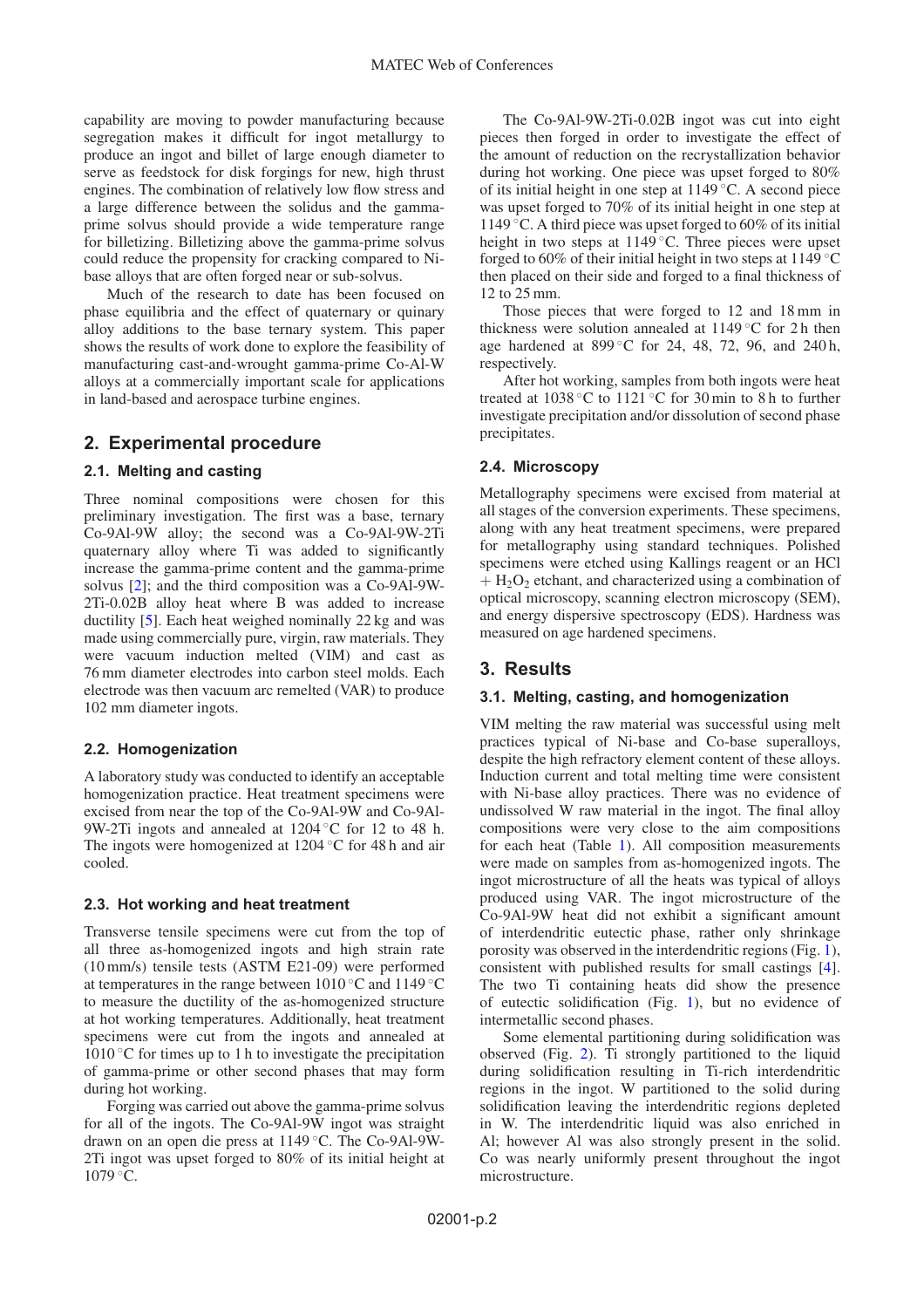#### EUROSUPERALLOYS 2014

<span id="page-2-0"></span>

| Heat    | $Co-9Al-9W$ |                        | $Co-9Al-9W-2Ti$ |                 | $Co-9Al-9W-2Ti-0.02B$  |                |
|---------|-------------|------------------------|-----------------|-----------------|------------------------|----------------|
| Element | Measured    | Aim                    | Measured        | Aim [wt. $\%$ ] | Measured               | Aim [wt. $%$ ] |
|         | [wt. $%$ ]  | $\lceil wt. \% \rceil$ | [wt. $%$ ]      |                 | $\lceil wt. \% \rceil$ |                |
| Co      | 71.7        | 71.8                   | 69.7            | 70.8            | 70.1                   | 70.8           |
| Al      | 3.5         | 3.6                    | 3.5             | 3.6             | 3.6                    | 3.6            |
| W       | 24.4        | 24.6                   | 25.2            | 24.2            | 24.7                   | 24.2           |
| Ti      | 0.0         | $\theta$               | 1.3             | 1.4             | 1.3                    | 1.4            |
| Other   | 0.4         | 0                      | 0.3             |                 | 0.3                    | trace          |

**Table 1.** Aim and measured composition for the three experimental heats.

<span id="page-2-1"></span>

**Figure 1.** As-VAR cast microstructure of the Co-9Al-9W ingot (A) and the Co-9Al-9W-2Ti ingot (B).



The mechanical properties of the as-VAR-andhomogenized ingot are one measure of the hot workability of the ingot at the start of billetization. The ductility of the ingot as a function of temperature measured in high strain rate tensile tests usually provides good insight regarding how an ingot should be hot worked. Therefore, high strain rate tensile tests were conducted at temperatures of interest for hot working using test bars extracted from the as-homogenized ingots. The Co-9Al-9W ingot had essentially no ductility at temperatures between 1010 °C and  $1121 \degree C$  (Fig. [4\)](#page-3-1). In contrast, the Co-9Al-9W-2Ti ingot exhibited relatively good ductility for an as-homogenized ingot at 1066 ◦C to 1093 ◦C. There was no ductility in that ingot at  $1121^\circ$ C. The B containing ingot was tested at 1093 ◦C and 1121 ◦C and had reduction in area of 32% and 57%, respectively, indicating acceptable ductility for hot

<span id="page-2-2"></span>

**Figure 2.** Back-scattered electron image (A) of an interdendritic region of the as-cast Co-9Al-9W-2Ti ingot and corresponding EDS maps (B) for Co, Al, W, and Ti.

working. The gauge sections of the tensile specimens were cross-sectioned and examined using optical microscopy and SEM. The tensile specimens from the Co-9Al-9W-2Ti ingot showed that  $Co<sub>3</sub>W$  intermetallic particles precipitated on the as-homogenized grain boundaries while undergoing strain in the tensile test (Fig. [5\)](#page-3-2). Test specimens from the Co-9Al-9W heat did not show any precipitation of intermetallic particles at any of the test temperatures. Those specimens experienced intergranular failure with no ductility.

Limited recrystallization accompanied the  $Co<sub>3</sub>W$ precipitation in the gauge section of test specimens from the two Ti containing heats undergoing significant reduction in area; while no recrystallization was observed in the specimens from the Co-9Al-9W specimen at any test temperature (Fig. [5\)](#page-3-2). However, it is interesting to note that heat treating metallographic specimens cut from the ashomogenized ingots for up to 60 min at 1024 ◦C did not result in the precipitation of any second phases in the Ticontaining or non-Ti-containing heats. The  $Co<sub>3</sub>W$  particles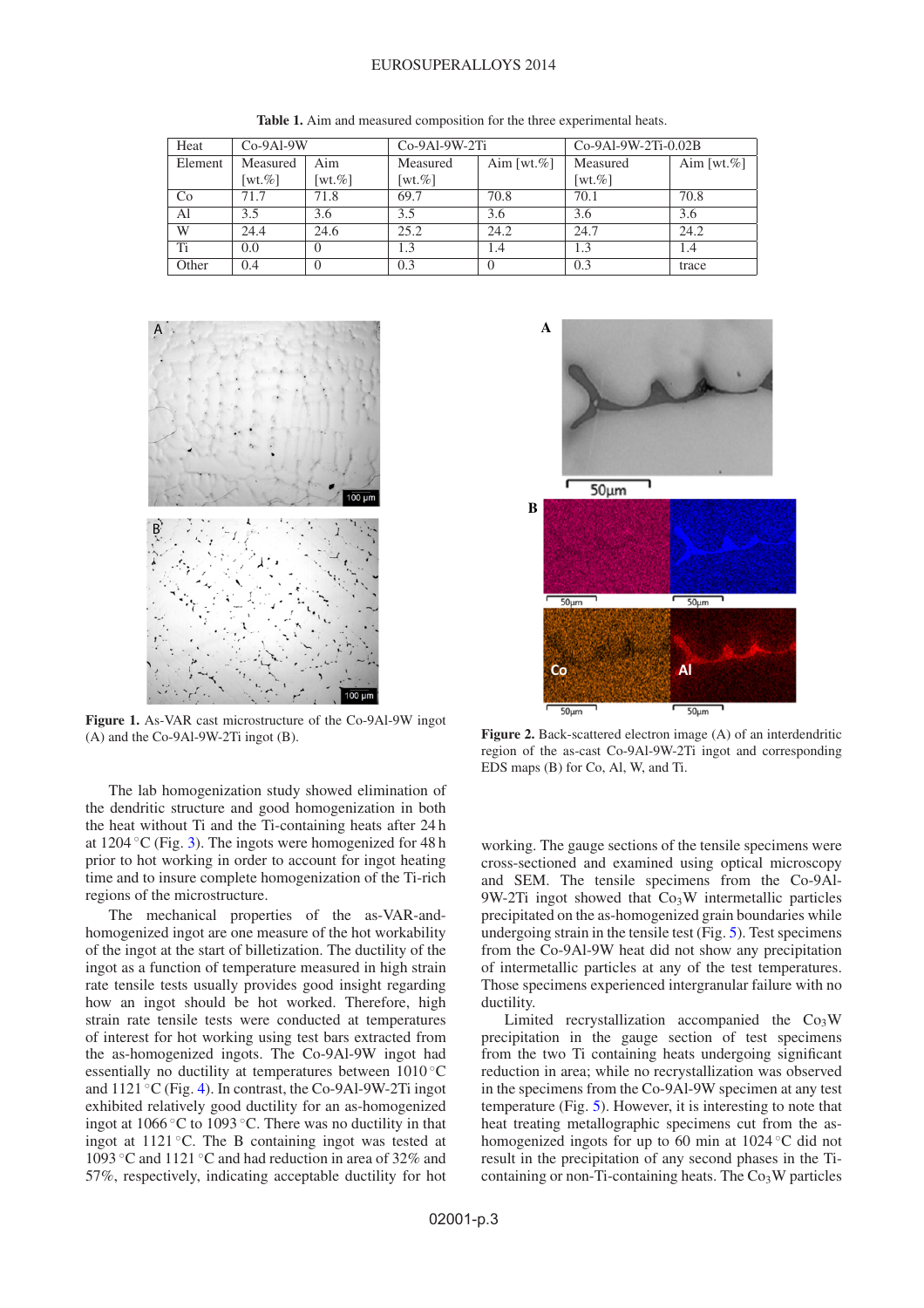

<span id="page-3-1"></span><span id="page-3-0"></span>**Figure 3.** The microstructure of the Co-9Al-9W-2Ti ingot (A) as-VAR, and after homogenization at 1024 ◦C for (B) 12 h, (C) 24 h, and (D) 48 h.



**Figure 4.** Reduction in area as a function of test temperature for high strain rate tensile tests of each heat.

only were observed in combination with hot working strain.

#### **3.2. Hot working Co-9Al-9W and Co-9Al-9W-2Ti**

The Co-9Al-9W heat was open die forged by straight drawing the ingot from 1149 ◦C. Little reduction in cross section was achieved before severe end cracking of the ingot occurred. Hot working was stopped and the ingot was allowed to air cool.

Sectioning the ingot after hot working showed that the ingot cracked severely through the center and none of the ingot was sound (Fig.  $\overline{6}$ ). However, while the billet cracked during hot working, none of the cracks ran catastrophically. Rather, the surface stayed intact and suffered only minor shallow cracks. This behavior was a reason for optimism as it is in contrast to the behavior observed in many high gamma-prime content Ni-base superalloys where severe, brittle cracking can take place if the proper hot working temperature is not maintained.

The Co-9Al-9W-2Ti ingot was upset forged 20% of its initial height at 1079 ◦C. A small surface crack was observed at the completion of the upset. That crack opened while trying to draw the ingot back to a bar and hot working was stopped.

After hot working, metallography specimens were cut from both ingots.  $Co<sub>3</sub>W$  intermetallic particles were observed on grain boundaries in the Co-9Al-9W-2Ti forging. No second phase particles were observed in the Co-9Al-9W forging.

Additional specimens, cut from the as-hot worked pieces, were heat treated between 1038 ◦C and 1121 ◦C

<span id="page-3-2"></span>

**Figure 5.** Cross-sectional micrographs from the gauge section of high strain rate tensile tests. (A) Optical micrograph from Co-9Al-9W tested at 1093 ◦C. (Inset) higher magnification. (B) Back-scattered electron image from Co-9Al-9W-2Ti tested at 1093 ◦C and representative EDS spectra from grain boundary precipitates.

<span id="page-3-3"></span>

**Figure 6.** Cross sectional photograph of the Co-9Al-9W ingot after hot working.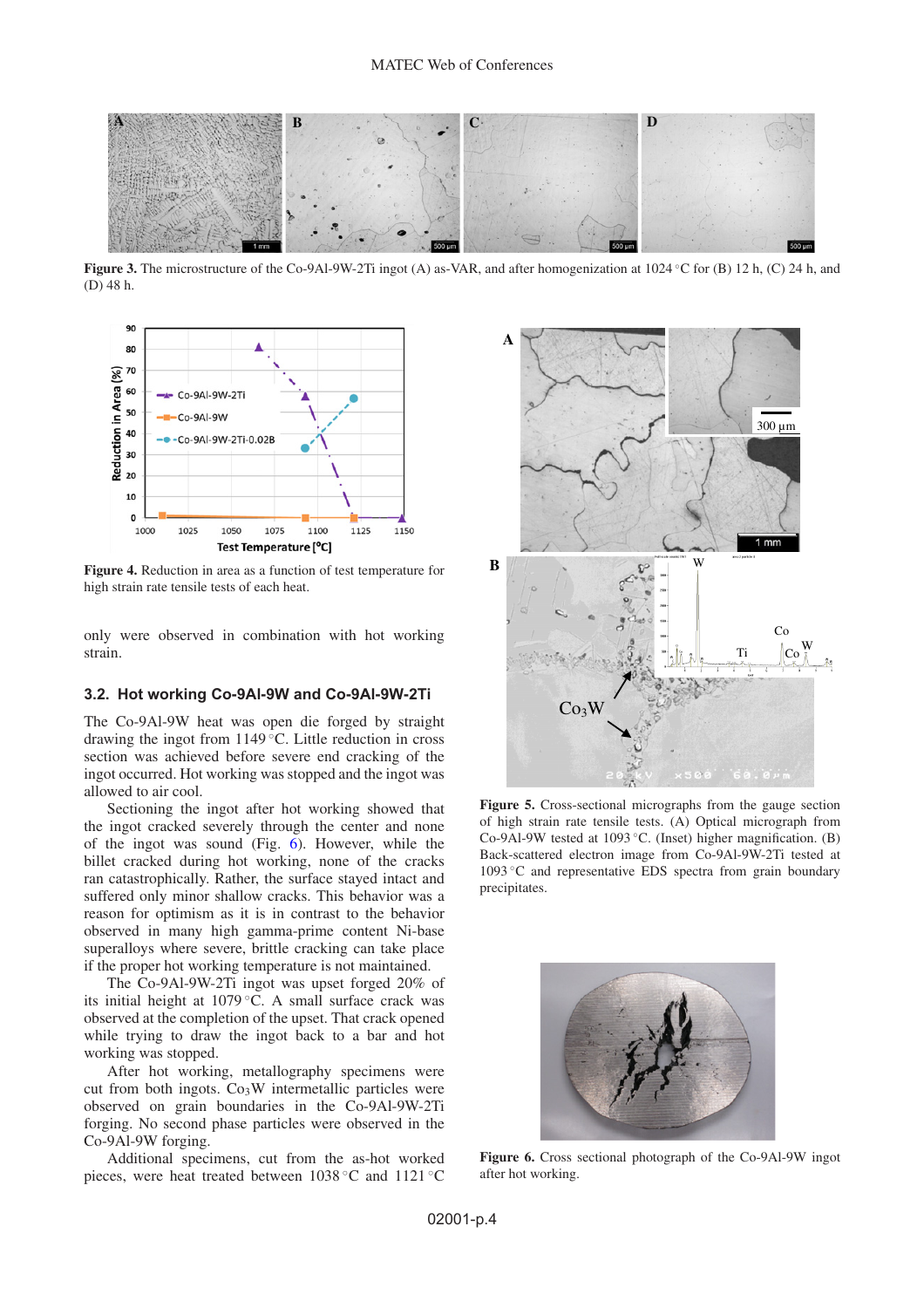

<span id="page-4-0"></span>**Figure 7.** Optical micrographs of hot worked and annealed material. (A) Co-9Al-9W, 1 h at 1066◦C. (B) Co-9Al-9W-2Ti, 8 h at 1066◦C. (C) Co-9Al-9W-2Ti, 8 h at 1121◦C.

<span id="page-4-1"></span>

**Figure 8.** An as-forged piece from the Co-9Al-9W-0.02B ingot. This piece was reduced to 60% of its initial height in two steps at 1149 ◦C.

for up to 8 h. In the Co-9Al-9W material, there was no significant dynamic recrystallization that occurred during hot working. However, limited static recrystallization was observed in heat treatment specimens after annealing the specimens for 1 h to 2 h. The Co-9Al-9W-2Ti ingot showed evidence of minor amounts of dynamic recrystallization during hot working in addition to the grain boundary decoration by  $Co<sub>3</sub>W$  particles. Heat treating at 1038 °C to 1093 ◦C produced both intergranular and intragranular precipitation of  $Co<sub>3</sub>W$  particles (Fig. [7\)](#page-4-0).

At 1121 °C, the  $Co<sub>3</sub>W$  particles that had precipitated during hot working dissolved with increasing annealing time.

### **3.3. Hot working Co-9Al-9W-2Ti-0.02B**

The pieces cut from the Co-9Al-9W-0.02B homogenized ingot were forged using what was learned from forging the other two ingots. Every piece was successfully upset from 20% to 40% of initial height without any cracks forming (for example, Fig. [8\)](#page-4-1).

During hot working,  $Co<sub>3</sub>W$  precipitated throughout the microstructure. A greater amount of precipitation was observed in the pieces upset 40% compared to those upset only 20%.

The pieces upset 40% (effective total strain of 1.6) were subsequently forged further by turning a piece on its side and either drawing it back to a bar or forging it into a flat plate. Both practices were successful in creating acceptable wrought microstructures with significant grain refinement and the absence of the cast microstructure. Some surface cracking was observed on all the forgings. For the samples drawn back into bars, cracking occurred at the corners when the pieces became too cold for forging.

<span id="page-4-2"></span>

**Figure 9.** Optical micrographs from a piece from the Co-9Al-9W-0.02B ingot. This piece was reduced to 60% of its initial height in two steps at 1149 ◦C. (A) Solution annealed at 1149 ◦C for 2 hours. (B) Backscattered scanning electron image of a sample solution-annealed-and-aged at 899 ℃ for 240 hours.

<span id="page-4-3"></span>

**Figure 10.** Rockwell C hardness of the Co-9Al-9W-0.02B alloy as a function aging time at 899 ◦C.

After solution annealing at 1149  $\degree$ C for 2 hours, the microstructure of the forgings was fully recrystallized with a grain size of ASTM 3–4 (Fig. [9\)](#page-4-2). After aging the samples for up to 240 hours, the gamma-prime phase precipitated as roughly cuboidal precipitates about 300 nm in size. The volume fraction of gamma-prime phase was greater than 80% (Fig. [9\)](#page-4-2).

The hardness was measured as a function of aging time (Fig. [10\)](#page-4-3). The hardness of the sample aged for 240 hours was about the same as the typical hardness of Waspaloy in the fully age hardened condition.